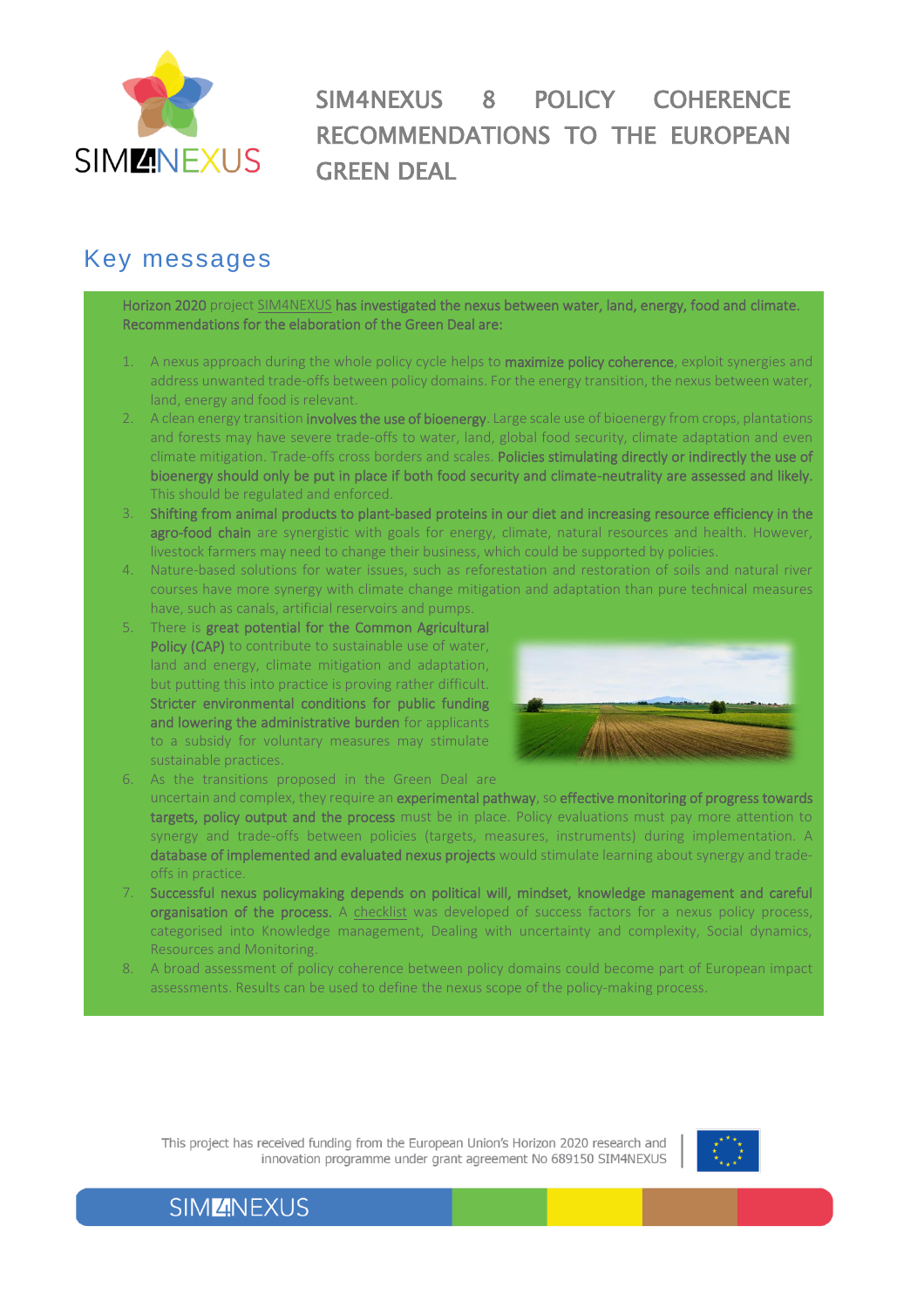# SIM4NEXUS: focus on policy coherence

Design and implementation of the European Green Deal *'will require intense coordination to exploit the available synergies across all political areas'*. This intention could be brought into practice by a nexus approach with a focus on coherence between policy fields. Effectivity and efficiency increase if synergy between policies is exploited and negative trade-offs are foreseen, prevented, mitigated or compensated. Policies can reinforce each other or counteract. Sometimes this



depends on the way policies are implemented and may consistent options be available. If trade-offs cannot be avoided or mitigated, choices must be made and negative effects mitigated or compensated. This is only possible if trade-offs were assessed and foreseen. The Horizon 2020 project [SIM4NEXUS](https://www.sim4nexus.eu/) has analysed the nexus between water, land, energy, food and climate (WLEFC nexus) from a biophysical, socioeconomic and governance perspective. The project aims to support European policy for smart, sustainable and inclusive growth. Models were developed and policy coherence within the WLEFC nexus was investigated in twelve cases (see map): global, Europe, Greece, Latvia, the Netherlands, Sweden, Andalusia (Spain), Sardinia (Italy), South West England (United Kingdom), Azerbaijan, two transboundary cases covering the Czech Republic, Slovakia and Germany and the upper-Rhine basin in Germany and France. In this policy brief, we give an overview of the main recommendations relevant to the European Green Deal.

Figure 1 Map of case studies in Europe

## Nexus approach

Water, land, food, energy, and climate are interconnected, comprising a coherent system (the WLEFC nexus), dominated by complexity and feedback. Putting pressure on or solving problems in one part of the nexus may create impacts in one or more of the others. Understanding and management of the nexus, a nexus approach, are critical to securing the efficient and sustainable use of our scarce resources. Policy coherence is an important aim of a nexus approach. With the use of models, [SIM4NEXUS](https://www.sim4nexus.eu/) aims to assess long-term society-wide impacts of resource use and policies in the above-mentioned sectors. Interconnections between the sectors in the nexus are demonstrated in serious games.

## Recommendations from SIM4NEXUS global and European case studies

### Use policy coherence for decarbonisation at the lowest possible cost

The [European Green Deal](https://eur-lex.europa.eu/resource.html?uri=cellar:b828d165-1c22-11ea-8c1f-01aa75ed71a1.0002.02/DOC_1&format=PDF) communication identifies the decarbonization of the energy system and increased energy efficiency as central elements in the transitions to a climate-neutral Europe. It also states that *'smart integration of renewables, energy efficiency and other sustainable solutions across sectors will help to achieve decarbonisation at the lowest possible cost'*. Solutions across sectors and policy domains, using a nexus approach, may refer among others to the European energy and climate policies on the one hand and the strategy 'From Farm to Fork' on the other hand.

The European and Global SIM4NEXUS cases modelled several scenarios towards 2050, a 'reference scenario' with continuation of policy adopted by the end of 2016, excluding new policies resulting from the Paris agreement, a 'climate scenario' that intends to hold the increase in the global average temperature to well below 2 °C above preindustrial level with carbon pricing, a 'food scenario' with reduced consumption of animal products and a resource efficient agro-food chain, and scenarios that combine several strategies.

> This project has received funding from the European Union's Horizon 2020 research and innovation programme under grant agreement No 689150 SIM4NEXUS



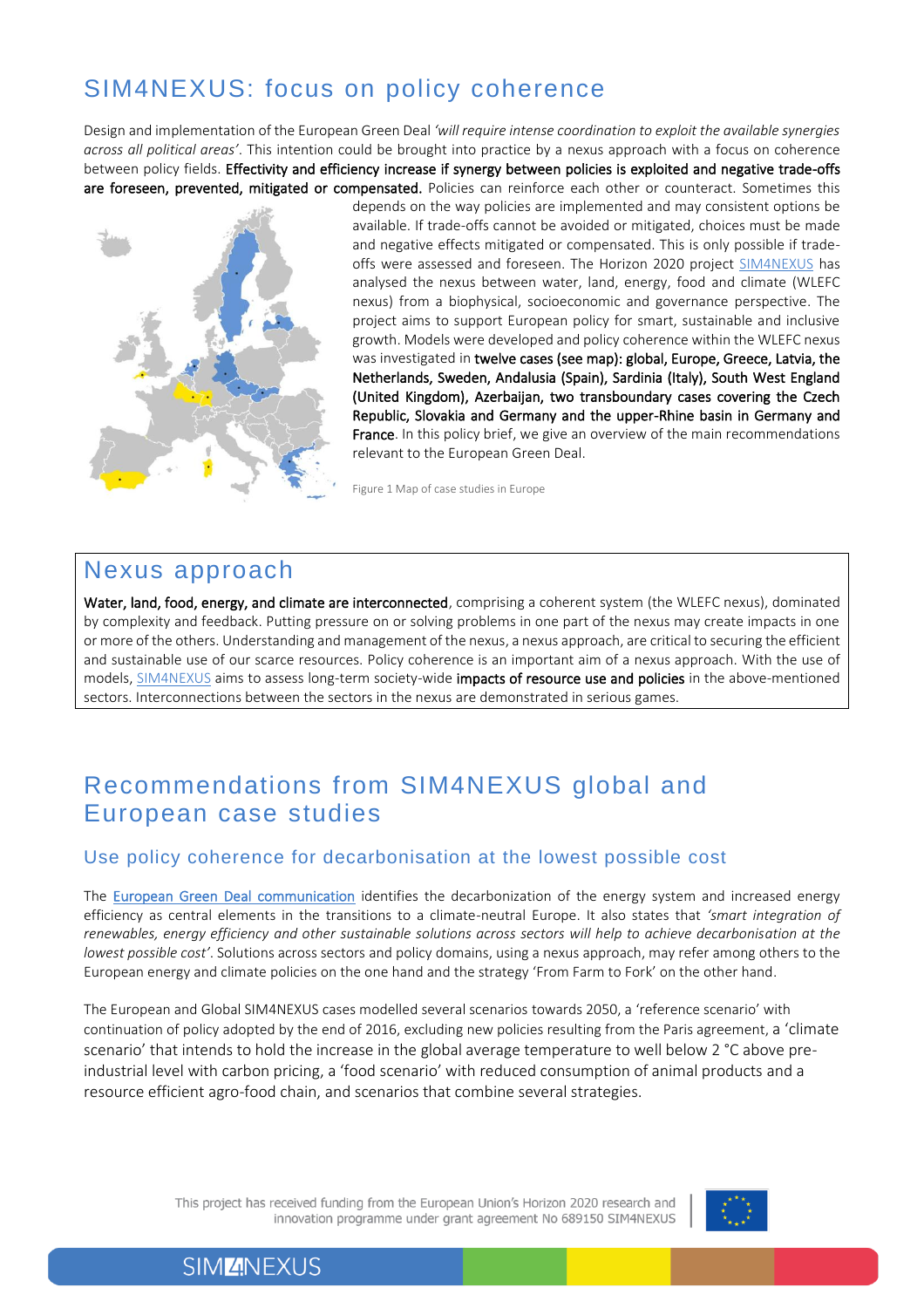## Trade-offs from bioenergy

In the transition to a climate-neutral Europe, the energy system will rely more on renewables and by 2050, bioenergy, grown in Europe or imported, will contribute 20-30% to the energy mix, according to SIM4NEXUS modelling, consistent with other literature sources<sup>1</sup>. As bioenergy will play a crucial role in projected future energy systems*,* bioenergy plantation and large-scale afforestation may interfere with food security on the global scale. By 2050, globally up to 230 million more people compared to the reference scenario could be at risk of hunger under ambitious afforestation and bioenergy targets, among others in Europe [\(Doelman et al., 2019\)](https://www.sciencedirect.com/science/article/abs/pii/S2211912418301263). At the same time, the climate-neutrality of biomass sources cannot be guaranteed, due to continued deforestation in tropical regions and risks of indirect land-use change, especially with fragmented international climate policy.

Consequently, policies stimulating directly or indirectly the use of bioenergy should only be put in place if both food security and climate-neutrality are assessed and likely. This should be regulated and enforced.

### Climate mitigation in agriculture may raise prices and decrease livestock

The European Green Deal acknowledges the importance of the food system, proposing that '*at least 40% of CAP funding* 

*will contribute to climate action'* and '*consumers will be challenged to choose healthy and sustainable diets and reduce food waste'*. According to model calculations for the EU, imposing mitigation measures on agriculture to reduce greenhouse gas emissions will increase the price of farm products, especially of meat and dairy products, and decrease production, particularly in the livestock sector. Crop production is projected to be significantly less impacted as crop activities can expand into areas previously used for feed crops and grassland for livestock. This, in turn, may lead to a slight extensification of arable farming. These changes in the agricultural sector will reduce affordability of animal food products, change the landscape, change emissions of nutrients and



pesticides, reduce emissions of antibiotics, and may increase water use.

#### Food system: environmental benefits of a healthy diet

A global transition to a 'sustainable' diet will have substantial environmental and health benefits. Reducing overconsumption of animal products by switching to a more plant-based diet, will cause a reduction of the number of animals in the livestock sector. In contrast with imposing extra greenhouse gas mitigation measures on the agricultural sector, a change in consumer behaviour has the benefit of lowering prices for livestock products. Maintaining low prices for agricultural goods benefits access for the global poor. In both the 'climate' and 'food' scenarios, livestock farmers will face a reduced demand for their products and may need to change their business, which could be supported by policies.

If Europe would be the only region in the world that moves to more plant-based diets, there will be a reduction of greenhouse gas and nutrient emissions by European agriculture, but less compared to a situation of global diet change, as European livestock farmers are projected to partly produce for export. These findings match with those by the EU Agricultural Outlook 2019- 2030 [\(EC, 2019\)](file:///C:/Users/Maria%20Witmer/Documents/SIM4NEXUS/EC_2019_agricultural-outlook-2019-report_en.pdf).

<sup>1</sup> Based on model calculations by PBL Netherlands Environmental Assessment Agency (PBL) and Wageningen Economic Research (WEcR).

> This project has received funding from the European Union's Horizon 2020 research and innovation programme under grant agreement No 689150 SIM4NEXUS

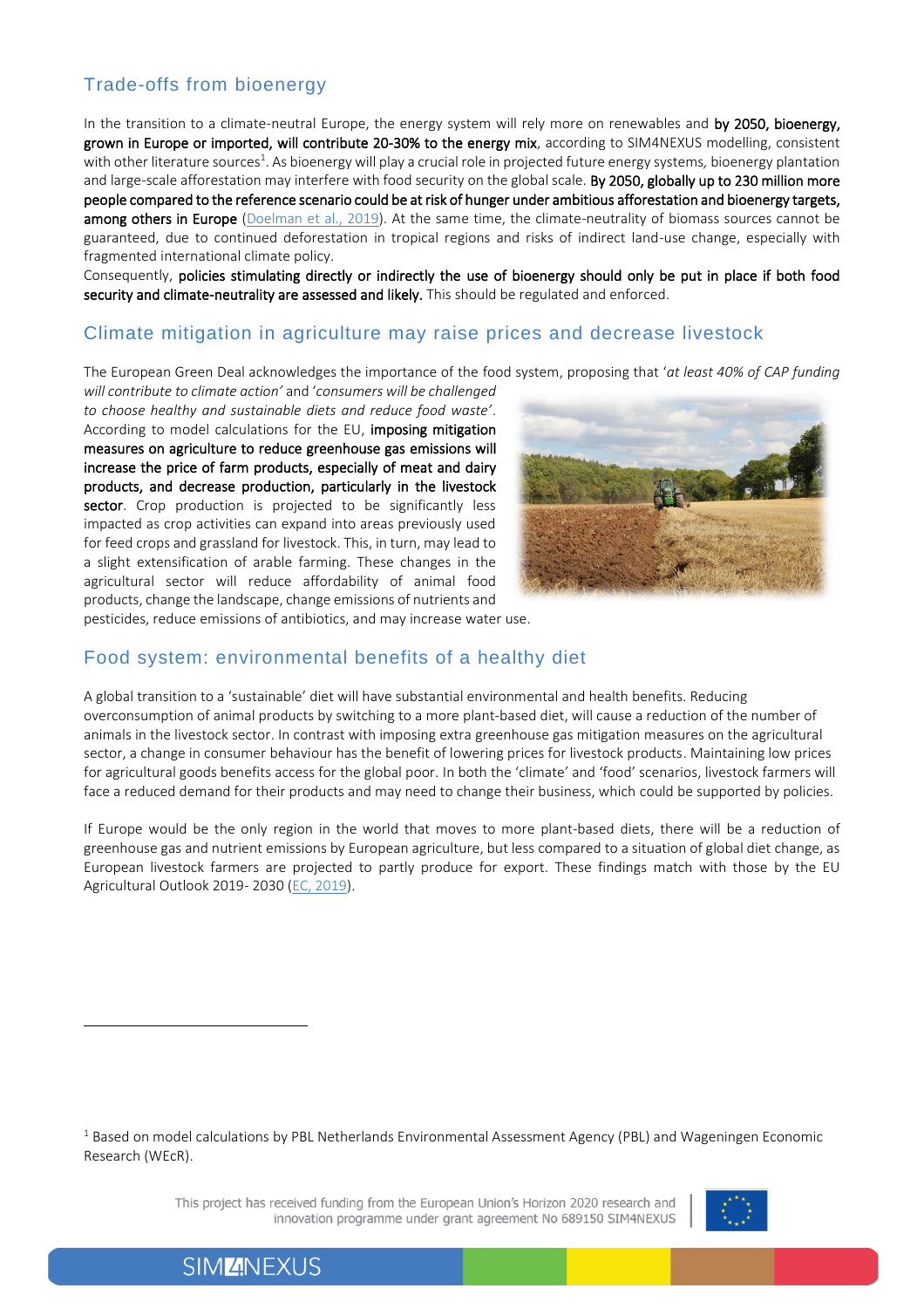# Recommendations from SIM4NEXUS regional cases

### The crux is in the implementation

Conflicts between policies may arise when measures are articulated and implemented. Most energy and climate-related conflicts during implementation reported by SIM4NEXUS cases stem from increasing bioenergy and intensification and expansion of agriculture. [\(Munaretto et al., 2018\)](https://www.sim4nexus.eu/userfiles/Deliverables/Deliverable%202.2_Policy%20analysis%20case%20studies_final-report_2019.02.18.pdf).

#### Increasing bioenergy may go against climate objectives

Production of first-generation biofuel crops, stimulated by European and national renewable energy policy, may create negative trade-offs during implementation. The aim of EU policy on renewables is to phase out the use of food and feed crops for energy generation.

Large-scale monoculture has changed the agricultural landscape, regional hydrology and local climate in the Czech Republic, Slovakia and eastern Germany, according to this transboundary SIM4NEXUS case. The large-scale cultivation of maize and rape has changed the regional hydrology, leading to local weather extremes, such as heatwaves, droughts and local floods. This even conflicts with climate goals.



According to the Latvian case, growing crops and fast-growing trees for the production of energy biomass helps to increase the share of renewable energy in Latvia and other EU Member States that import this biomass, and increases the use of local energy sources, in line with energy security and economic agriculture objectives. However, expansion and intensification of agriculture and forestry to increase bioenergy production is a severe problem for water, land and even climate objectives. Expansion of arable land at the cost of forests, natural and semi-natural meadows, and the intensification of fertilizer use on existing arable land to increase yields of food or feed crops, conflict with climate change mitigation targets (greenhouse gas emissions and carbon sequestration) and have a negative impact on soil and water quality. It also reduces the land available for other agricultural production, causes

fragmentation and degradation of land and deteriorates ecosystems and biodiversity, thus reducing the ability for adaptation to climate change.

The South-West England case reported that the UK Renewable Heat Incentive (RHI) has been set up to encourage the uptake of renewable heat technologies amongst households, communities and businesses, through financial incentives. This policy support for energy generation can affect conditions in the food system, as bioenergy crops compete with the food and feed sector, and with the appropriateness of land use for growing such crops. Growing maize may generate energy, but it requires water, and land can be left bare and subject to soil erosion. Also, subsidies do not take energy efficiency into account, nor long-term impacts of contracts and how these fit with agro-environmental schemes.

### Modernising irrigation may increase energy use

Improving water supply may increase energy demand and cause rebound effects in water use. The **Andalusian case** reported that progress in modernising existing irrigation systems may have positive effects on objectives in the water domain but has largely negative effects on energy and climate, due to increased energy use in these irrigation systems, water re-use and desalinisation of water.



This project has received funding from the European Union's Horizon 2020 research and innovation programme under grant agreement No 689150 SIM4NEXUS

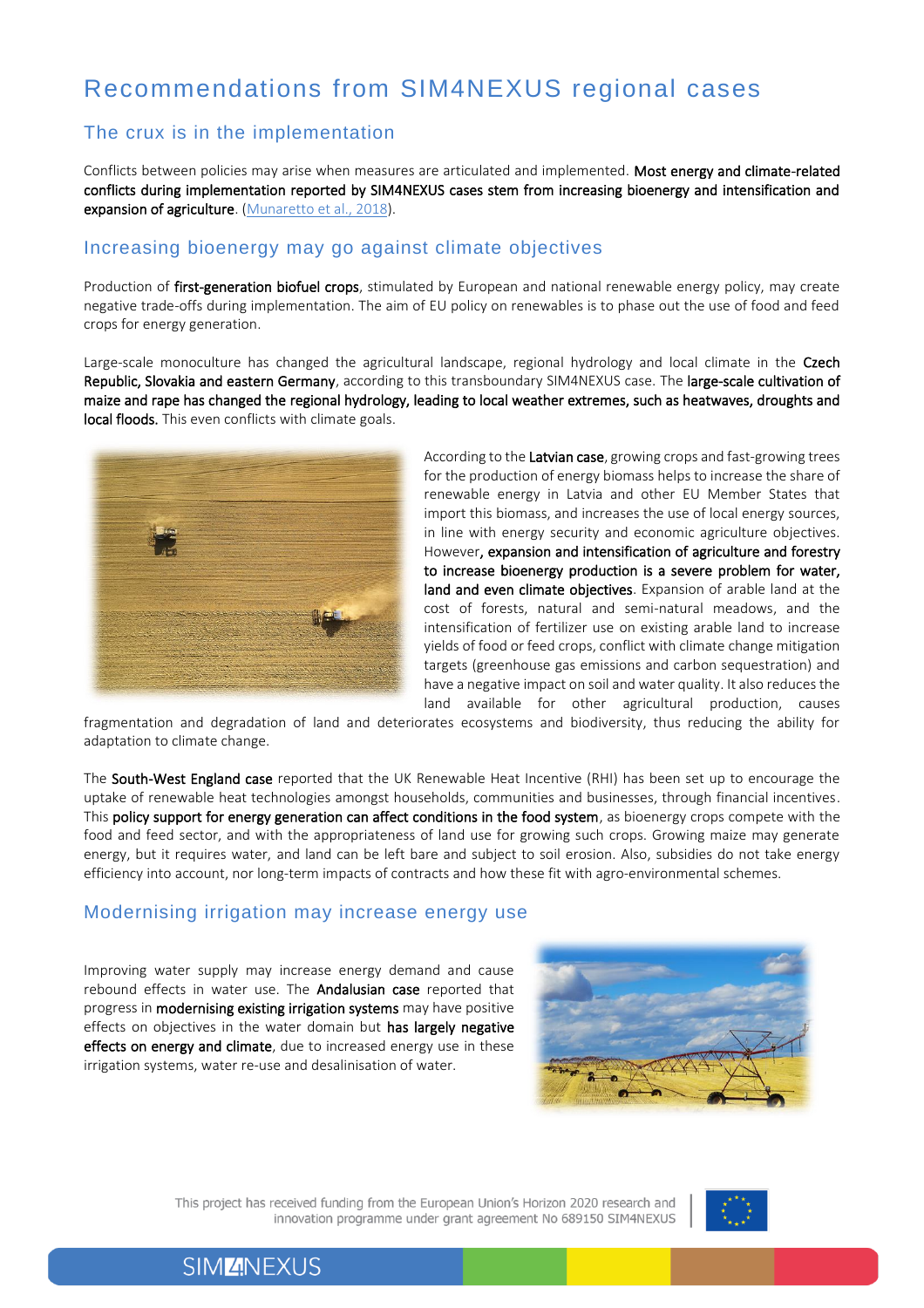## CAP: great potential to grow crops more environment-friendly

There is great potential for the CAP to contribute to sustainable use of water, land and energy, climate mitigation and adaptation, but putting this into practice is proving rather difficult. Stricter conditions for public funding and lowering the administrative burden for applicants to a subsidy for voluntary measures may stimulate sustainable practices. For example, Good Agricultural and Environmental Conditions (GAEC) and the Greening measures linked to the direct payments of the CAP have the potential to improve soil quality and the water regime in the agricultural landscape. But these Greening measures have only been partially implemented and did not lead to the expected results in for example the Czech Republic. According to data from 2015, Ecological Focus Areas (EFAs) had been implemented only to a little extent. There had been no increase in the share of permanent grassland, as greening obligations had been met by mowing existing grassland. Crop diversification had also been applied so as to only meet the minimum requirements. The reason for keeping the implementation of greening and environmental measures to a minimum appeared to be those non-productive elements in the landscape interfered with farm practices, lowering their efficiency. Agro-environmental and climate measures are voluntary and set by the Second Pillar of the CAP as part of the Rural Development Programme. The objective of the measures is to promote sustainable agricultural land use. Because these measures are voluntary, the success of their implementation depends on access to the related subsidy—the **administrative** burden of the application and accountability process is often too great for applicants to obtain the subsidies, as reported by the Czech case. Only a few farmers have chosen to adopt these measures*.*

### Nature-based solutions generate multiple benefits



Nature-based solutions, such as soil restoration, increasing infiltration capacity, restoring natural courses of streams and rivers, reforestation, creating marshes and patches of natural areas to restore local hydrology, have more synergy with land management, climate change mitigation and adaptation than pure technical solutions, such as canals, artificial reservoirs and pumps, as described in the Czech and Slovakian cases.

## Recommendations from the SIM4NEXUS **policy analysis**

### Assess and emphasize synergies between policies

The coherence between EU policy objectives for water, land, energy, food and climate was investigated, using the scoring scale developed b[y Nilsson et al. \(2016\).](https://www.nature.com/news/policy-map-the-interactions-between-sustainable-development-goals-1.20075) Most EU policies for water, land, energy, food and climate (WLEFC) are coherent, but options for synergy are not systematically assessed and addressed in policy documents. For example, good management of water and land, the supply of good quality water and restoration of degraded soils combined with prevention of soil degradation can create a cascade of positive effects in the WLEFC nexus. These objectives reinforce each other, facilitate energy services, help climate change mitigation and adaptation, and support rural economies, farmers income and ecosystems. Another example of an objective that creates synergy in the whole nexus is increasing resource efficiency in the agro-food chain. It reduces the use of energy and water, combats drought and scarcity of natural resources, decreases land degradation and indirect land-use change, stimulates innovation and supports the competitiveness of European farmers.

### Address trade-offs at a strategic policy level

Incoherencies between European policies are sometimes recognised in policy documents, but not always sufficiently addressed. Incoherence and unaddressed trade-offs at a strategic level may hamper implementation and cause unintended impacts. For example, the EU Directive on promoting the use of energy from renewable sources to reach climate goals and energy security has potentially negative trade-offs to water, land, biodiversity and food production. The Directive addresses effects on land more strictly than effects on water. Nevertheless, expansion and intensification of energy crops and hydropower will affect water quantity and quality. For energy crops grown **outside the European Union**, the Directive addresses effects on water through a voluntary reporting scheme in the supply chain and not by legal criteria, leaving private actors responsible for the protection of water resources in the production areas that may lack strong institutions to protect their water systems. [\(Munaretto & Witmer, 2017\)](https://www.sim4nexus.eu/userfiles/Deliverables/Deliverable_D2.1%20resubmission%20after%20review%20with%20annex%201.pdf).

> This project has received funding from the European Union's Horizon 2020 research and innovation programme under grant agreement No 689150 SIM4NEXUS

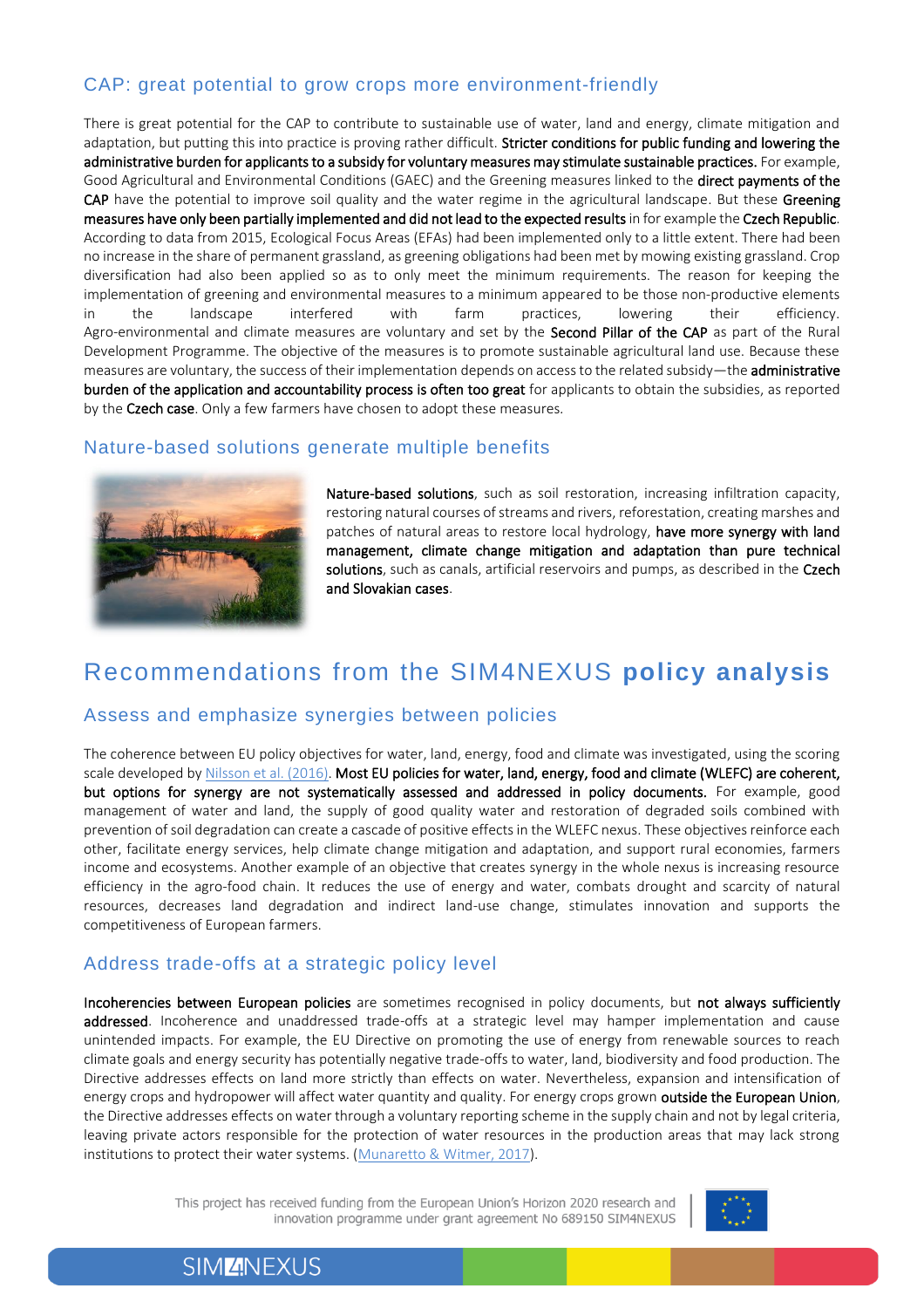#### Success factors for a nexus approach



Successful nexus policy has many dimensions and is multiscale. It concerns the whole policy cycle and depends on political will, mindset, knowledge management and careful organisation of the process.

[A framework for good nexus governance](https://www.sim4nexus.eu/userfiles/Deliverables/Deliverable_D2.3%20resubmission.pdf) was developed based on literature and cases. Success factors for the policy-making process were categorised into three overlapping pillars, Democratic science, Participation and Support, with a common vision in the centre. Success factors concern knowledge management, dealing with uncertainty and complexity, social dynamics, resources and monitoring

Figure 2 Three overlapping pillars that support successful nexus policy-making [\(Selnes et al., 2019\)](https://www.sim4nexus.eu/userfiles/Deliverables/Deliverable_D2.4.pdf).

#### Start the policy process with nexus assessment and work thematically

A broad assessment of policy coherence could be part of an impact assessment at the start of a policy-making process. There is no institutionalised procedure for a comprehensive nexus assessment of new policies. The result of such an assessment could define the nexus scope of the policy-making process. New integrating themes can stimulate a nexus approach. Such themes are for example circular and low-carbon economy, sustainable production, supply and consumption of healthy food, good management of land and water related to climate change adaptation and mitigation. These themes cross European Commission Directorate Generals, national ministries and scales, and are hubs for nexus approaches. New institutions, temperate or permanent, can be developed around these hubs to facilitate the nexus policy process. [\(Witmer et al., 2018\)](https://www.sim4nexus.eu/userfiles/Deliverables/Deliverable_D2.3%20resubmission.pdf)

#### Monitoring to learn and adjust the way forward

Uncertainty and complexity are intrinsically linked to a nexus approach and require an experimental pathway, so effective monitoring must be in place. Currently, policy incoherence that manifests during implementation is insufficiently monitored and reported to strategic levels. This prevents learning from practice. As the list of nexus approach success factors is extensive, the question arises when nexus governance is 'good enough'. This must be explored by applying the success factors in practice, monitoring the results and evaluating the process. A database could be developed with implemented and evaluated cross-sector (nexus) projects and lessons learned, categorised according to administrative level and sectors involved. It is important to register where and how in the nexus synergy and trade-offs happened.

## Serious games connect knowledge and people

The SIM4NEXUS cases develop Serious Games that will aid learning about the WLEFC nexus by helping users to understand and explore the interactions in the nexus. The player can divide the problem into manageable interventions and can learn by doing. The game can be used as an information and education tool. It may also be used when representatives from different sectors in the nexus discuss options for policy interventions to show synergy and trade-offs. More information on the Serious Game can be found [here.](https://www.sim4nexus.eu/page.php?wert=SeriousGame)

> This project has received funding from the European Union's Horizon 2020 research and innovation programme under grant agreement No 689150 SIM4NEXUS